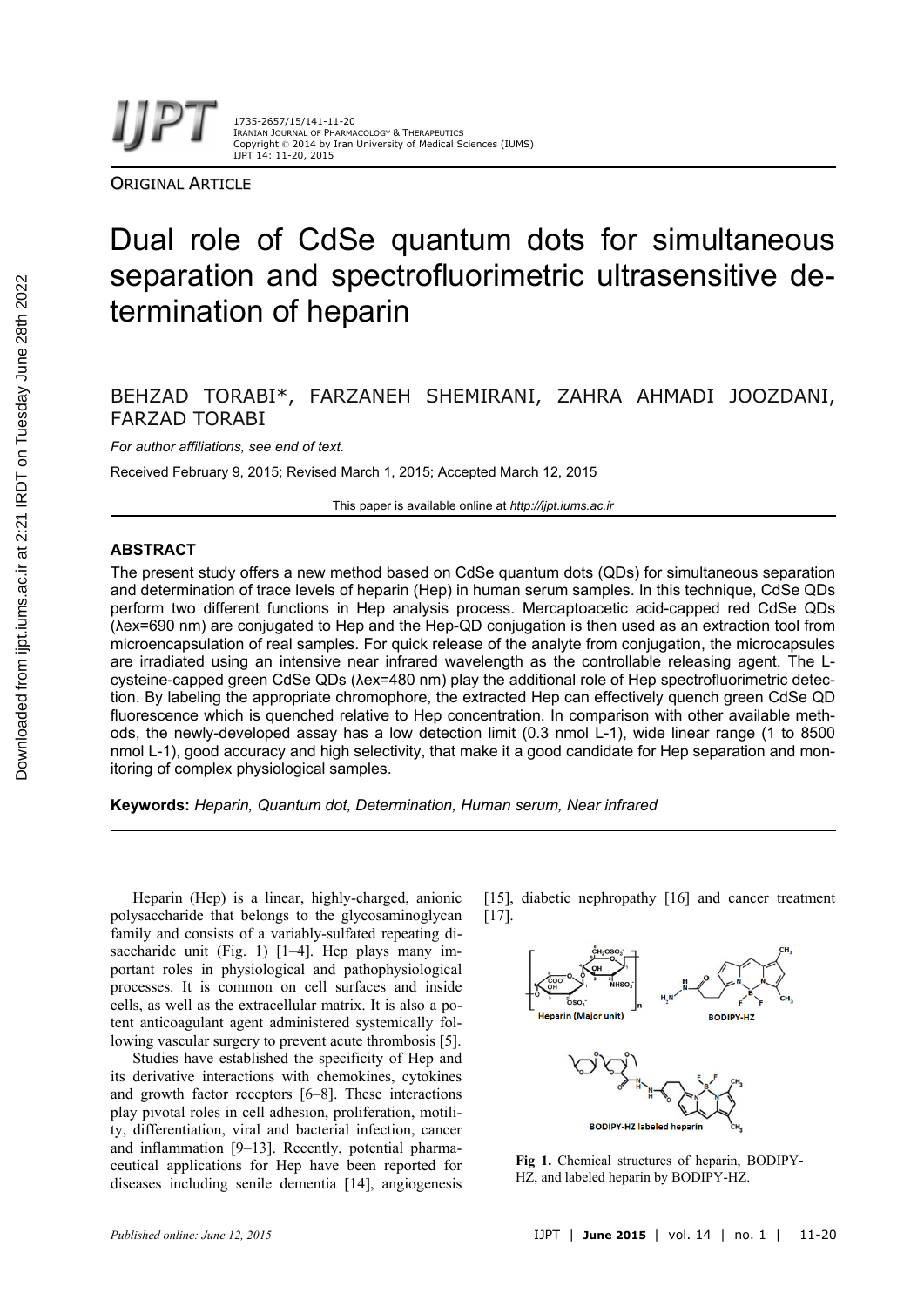#### **Dual role of CdSe quantum dots for determination of heparin** ijpt.tums.ac.ir | **13**

To investigate Hep function in biological interactions and understand its relationship with disease treatment, quantitative analysis of Hep is essential.

Hep is extremely difficult to analyze because of its high negative charge, polydispersity and microheterogeneity. During surgery or postoperative therapy, Hep is commonly monitored indirectly in plasma samples by determination of activated clotting time or chromogenic factor Xa assay. Despite their wide use, these assays are affected by factors other than Hep [18]. As a result, they are inaccurate certain disease states. There is significant interest in developing a fast, simple and reliable test with the potential for Hep trace level monitoring in real complicated matrices, such as in point-of-care detection of Hep in clinical serum and plasma samples during dialysis.

Some separation techniques, including highperformance liquid chromatography [19–21], gel permeation chromatography [22–24], polyacrylamide gel electrophoresis [25–27] and capillary electrophoresis [28–30] have been used to prepare Hep disaccharides and oligosaccharides to solve complex structures. Most of these methods are not sufficiently specific and sensitive to quantify trace amounts of Hep in physiological samples. Separation methods are commonly coupled with detection techniques such as electrochemical methods, quartz crystal microbalance analysis, mass spectrometry, tandem mass spectrometry (MS-MS) and luminescence [31–35] to improve Hep quantification efficiency. Electrochemical methods such as polymeric membrane-based ion selective electrodes or ionselective field effect transistors avoid the inaccuracy caused by indirect assays, but the response is intrinsically dependent on the activity of other ions in the sample (chloride, bicarbonate), making sensor calibration difficult. Other disadvantages are the irreversibility of detection (for polymer membrane electrodes) and potential drifts (for field effect transistors). Although quartz crystal microbalances, including protamine-absorbed surfaces, have been successfully applied to Hep detection, they suffer from a long incubation period to reach steady state conditions [36]. Tandem mass spectrometry has become increasingly important for the analysis of Hep oligosaccharides with the development of the soft ionization methods of electrospray ionization (ESI) and matrix-assisted laser desorption/ionization (MALDI) [37,38]. Although MS-MS technology is a sensitive technique, it is costly and not routinely accessible as a tool in every lab.

A wide variety of luminescent and colorimetric methods have been established for Hep sensing [35, 39– 42]. Most methods have been used to detect Hep in an extracted solution without a separation step. The samples must be diluted before determination to eliminate disturbance from the luminescence of interfering species [41, 42]. This can decrease the detection limit (DL) and sensitivity of the method and increase the probability of error.

Some luminescence assays employ fluorescence quenching of QDs for room temperature fluorescence (RTF) probes [35, 39, and 41]. The rationale behind fluorescence-based methods is to determine the concentration of Hep using labeling by a special fluorophore. Synthetic fluorophores, such as tripodalboronic acids, polycationic calyx arenes, polymethinium salts and chromophore-tethered flexible copolymer, have been used as Hep indicators. One promising fluorescent label that offers high yields (through a more reactive hydrazide group) and enhanced sensitivity of fluorescence detection of Hep is 4,4-difluoro-5,7-dimethyl-4-bora-3a,4a-diaza-s-indacene-3-propionic acid hydrazide (BODIPY–HZ) (Fig. 1) [43]. The extinction coefficient of this fluorophore is significantly higher ( $\varepsilon = 71000$ M−1 cm−1) at the optimum extinction wavelength of 513 nm.

A successful combination of simple and reliable separation methods and spectrofluorimetric detection techniques provides critical advantages during analysis of Hep. In a previous study [44], a new method based on carboxylated cadmium selenide quantum dots (CdSe QDs) was applied for preconcentration and determination of retinoic acid (RA) isomers in whole rudimentary embryo cultures in rats. CdSe QD modification using suitable chemicals such as 1-ethyl-3-(3 dimethylaminopropyl) carbodiimide hydrochloride (EDC), sulfonated N-hydroxysuccinimide (sulfo-NHS), and phenylenediamine (PDA) give RA the ability to conjugate. In the study, RA isomers were extracted from samples by conjugation to an appropriate amount of CdSe QDs. For quick release of the analyte, separated RA-QD conjugations were irradiated using intensive near infrared wavelength (NIR). This method has good accuracy, a low detection limit, high preconcentration factor, excellent precision and sensitivity for the target analytes, which indicate its potential for trace analysis of physiological samples with complex matrices. The present study developed a new technique for simultaneous separation and determination of Hep in human serum using conjugation to red CdSe QDs (modified by mercaptoacetic acid) and quick release by NIRintensive irradiation before high sensitive spectrofluorimetric measurement using green CdSe QDs (modified by L-cysteine).

#### **MATERIALS AND METHODS**

#### *Apparatus*

All fluorescence measurements of Hep in standard stock and serum samples were made using a RF-5301 spectrofluorophotometer (Shimadzu, Japan) equipped with a 150 W xenon lamp and 1 cm quartz cell. The excitation wavelength was set at 480 nm and the fluorescence intensity was measured at 520 nm. Detector sensitivity was adjusted to the fluorescence intensity of the sample. NIR irradiations were achieved using an AM1.5G solar simulator (ABET Technologies, Sun 3000). All scanning electron microscopy (SEM) images were obtained using a Hitachi, S-2600N scanning electron microscope (Hitachi, Japan).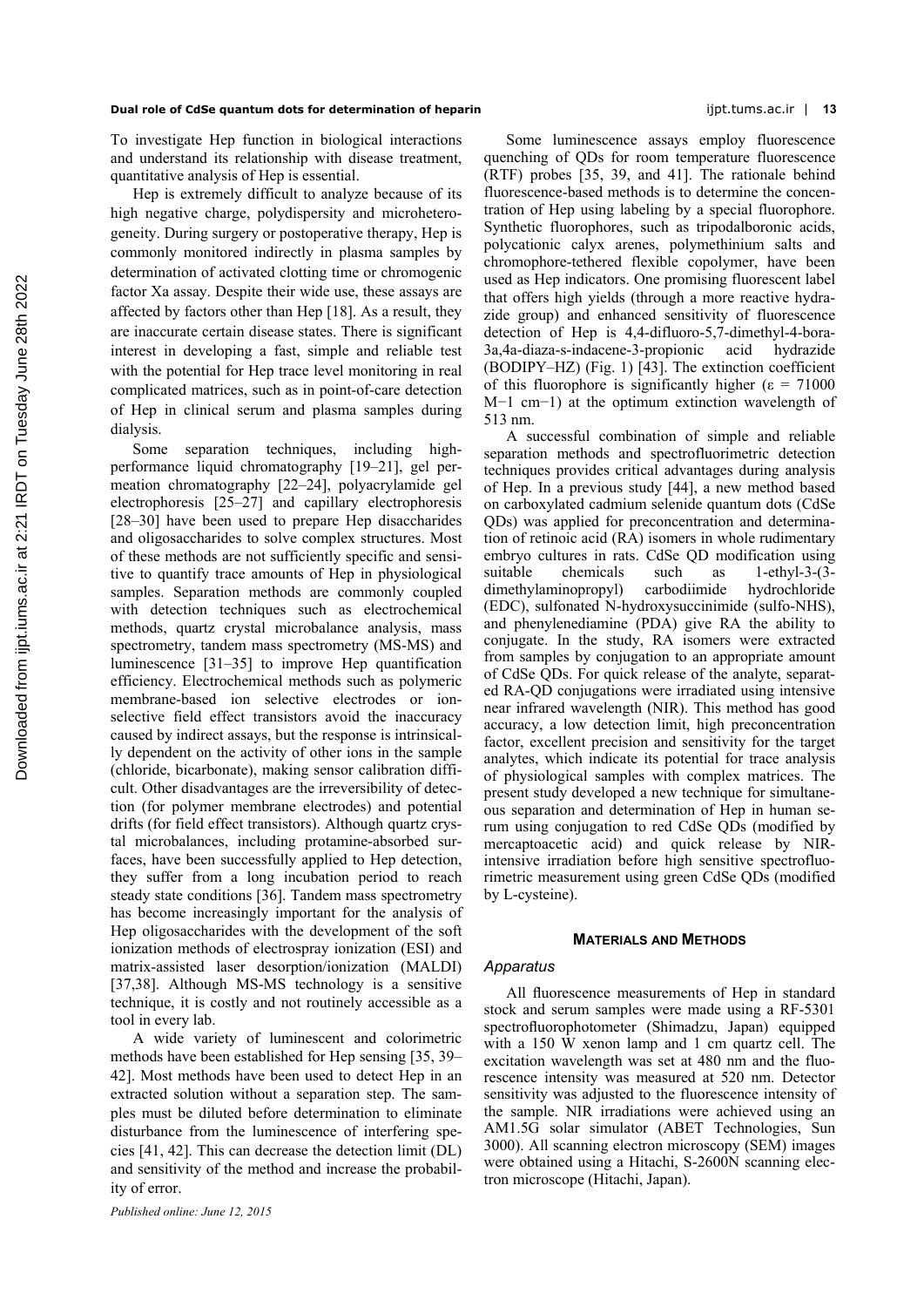#### *Materials*

All reagents were used without further purification. Analytical grade methanol, ethylene glycol, dichloromethane and sodium hydroxide (NaOH) were purchased from Merck (Darmstadt, Germany). Poly(D, L-lactideco-glycolide) (PLGA), PDA, EDC, sulfo-NHS, poly(εcaprolactone) (PCL) (Mw 110000 g/mol), poly(vinyl alcohol), phosphate buffered saline and heparin sodium salt were purchased from Sigma-Aldrich (St. Louis, MO, USA). The molecular weight of the heparin was calculated as a repeating disaccharide unit (644.2 g/mol; Fig. 1), and 1  $\mu$ m equals 0.12 U mL-1 [42]. Surfacemodified CdSe QDs were obtained from Evident Technologies (Troy, NY, USA). QDs used for separation purposes were mercaptoacetic acid (MAA)-capped red CdSe with a primary excitation of 690 nm. QDs used for spectrofluorimetric detection were L-cysteine (Lcyst)-capped green CdSe with a primary excitation of 480 nm and emission of 520 nm. Deionized water was purified using a Milli-Q system (Millipore, USA). BODIPY–HZ was obtained from Molecular Probes (Eugene, OR, USA).



**Fig 2.** SEM image of conjugated red CdSe quantum dot– heparin microcapsules.

#### *Sample preparation*

Venous blood samples were obtained from a clean vein puncture into a serum separator and allowed to clot for 30 min, then centrifuged at 1800 rpm for 15 min. The serum sample was then shock frozen and stored at - 25°C [45]. At the time of assay, frozen serum was homogenized on ice and, after EDC activation, was used to analyze the Hep. Stock solutions of Hep were freshly prepared.

#### *Modification*

A stock solution of 1 µmol L-1 Hep was prepared by dissolving Hep in deionized water for storage at 4°C. This solution was diluted as needed to provide standard stock solution.

It was necessary to conjugate Hep to red CdSe QDs to separate the Hep from the sample; the conjugation was then microencapsulated. For conjugation purposes, the analyte and QD were activated by an EDC activation reaction. This reaction occurs for molecules that have reactable carboxylate groups on their surfaces. Hep has a natural carboxylate group at the end of every repeating disaccharide unit. MAA-capped red CdSe QDs with carboxyl groups were used for conjugation purposes.

The pH of all standard stock and samples were adjusted to 8.2 by the addition of 0.1M Tris–HCl buffer solution.

#### *Separation and desorption*

To provide Hep-conjugated red CdSe QDs, 2 mL of the 200 mg L-1 carboxylated red QDs in aqueous solution was added to 2 mL of 0.1-900 nmol L-1 Hep solution and 20 mg EDC, 2 mg sulfo-NHS and 2 mg PDA were added to the solution. After 5 minutes of gentle stirring, QD-PDA-Hep conjugation was achieved.

It was necessary to encapsulate the QD-PDA-Hep conjugation before irradiation to prevent the release of Hep from conjugation. Microencapsulation of QD-PDA-Hep was performed by emulsifying the mixture in 8 mL solution of 100 mg PLGA and 100 mg PCL in dichloromethane while vortexing for 5 minutes at room temperature (25±1). The microcapsules were separated from the mixture by centrifuging, decantation and washed with methanol. Finally, 1 mL methanol was added to the microcapsules. The morphology of microspheres was examined by SEM (Fig 2).

The microcapsules were exposed to NIR irradiation to release Hep from conjugation. The resultant solution was centrifuged at 1500 rpm for 2 minutes and filtered (0.2µm pore size) to remove any microcapsules. Then, 1 mL methanol containing BODIPY–HZ was added to the solution for labeling prior to spectrofluorimetric determination.

# *BODIPY–HZ labeling and spectrofluorimetric determination*

The BODIPY–HZ and Hep mixture solution achieved in the separation step was stirred for 2 minutes and reacted at 25°C. The labeled sample was stored in darkness for up to one month at −80°C without evidence of degradation. The samples degraded after approximately 3 hours at room temperature  $(25\pm1)$  and were, thus, protected from exposure to direct light.

Green CdSe QD exhibits intensive fluorescence (ʎmax=520 nm) at maximum absorbance of 480 nm. Based on this emission, green CdSe QD can be applied as a suitable indicator of Hep, with the intensive fluorescence emission quenching in the presence of BODIPY–HZ-labeled Hep. As mentioned, BODIPY– Z has a maximum extinction coefficient of  $\lambda$  =513 nm.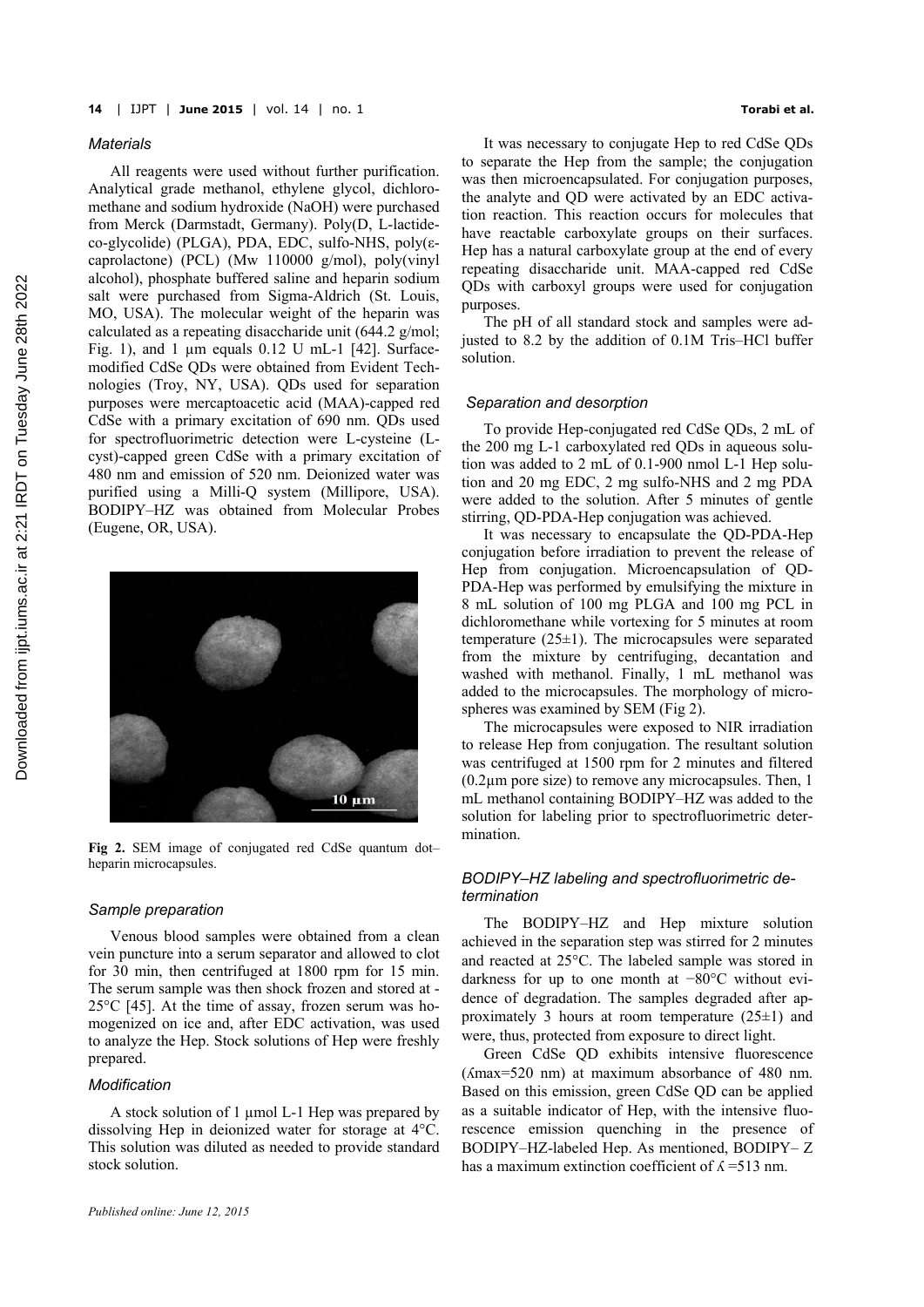**Dual role of CdSe quantum dots for determination of heparin** ijpt.tums.ac.ir | **15** 



**Fig 3.** Schematic illustration for conjugation of red CdSe quantum dot–PDA–heparin. Addition of sulfo-NHS to EDC crossliking reactions, increases efficiency of EDC activation.

To explore the potential of CdSe QDs for spectrofluorimetric detection of Hep, RTF spectroscopic meas urement was performed in an aqueous buffer solution by separately adding and mixing 2mL green aqueous CdSe QD solution (300 mg L-1), 1 mL Tris–HCl buffer solution (0.1M) and a series of different concentrations of Hep (from 1to  $8\times103$  nmol L-1) solution in 5 mL calibrated test tubes. The mixtures were subsequently diluted to the mark with water and mixed thoroughly for 5 min at room temperature before detection. The fluorescence spectra were recorded in the 520 nm emission wavelength at an excitation wavelength of 480 nm.



**Fig 4.** Relationship between heparin recovery and concentra tion of red CdSe quantum dot. The NIR irradiance intensity was kept in 300 mW/cm2 at 15 min.

#### **RESULTS AND DISCUSSION**

### *Separation step*

# *I. Conjugation mechanism*

Nanoparticle conjugation to biological molecules and cells has been applied for purposes such as biolabeling, bio-imaging and bio-sensing [46-47]. Since bioconjugation systems can be prepared from different organic and inorganic materials, their fabrication procedures are different. Surface modification is needed to conjugate different particles to molecules and macromolecules. This is essential to the development of the assays, probes and sensors and can show common chemistry. Surface modification of inorganic nanoparticles, such as QDs, by carboxylate group is done to prevent their agglomeration and to increase their selectivity towards the analyte. The most common ligands used to coat QDs are small thiol molecules with terminal carboxylate groups, such as MAA, that coordinate directly with the QDs surfaces [46].

After surface modification, CdSe QDs were initially activated using an activators such as EDC and sulfo-NHS. Sulfo-NHS is used to prepare amine-reactive esters of carboxylate groups for chemical labeling, cross linking and solid-phase immobilization applications. Carboxylates (-COOH) react with sulfo-NHS in the presence of a carbodiimide such as EDC, resulting in a semi-stable sulfo-NHS ester that can then react with primary amines (-NH2) to form an amide crosslink. Although sulfo-NHS is not required for carbodiimide reactions, its application greatly enhances coupling efficiency.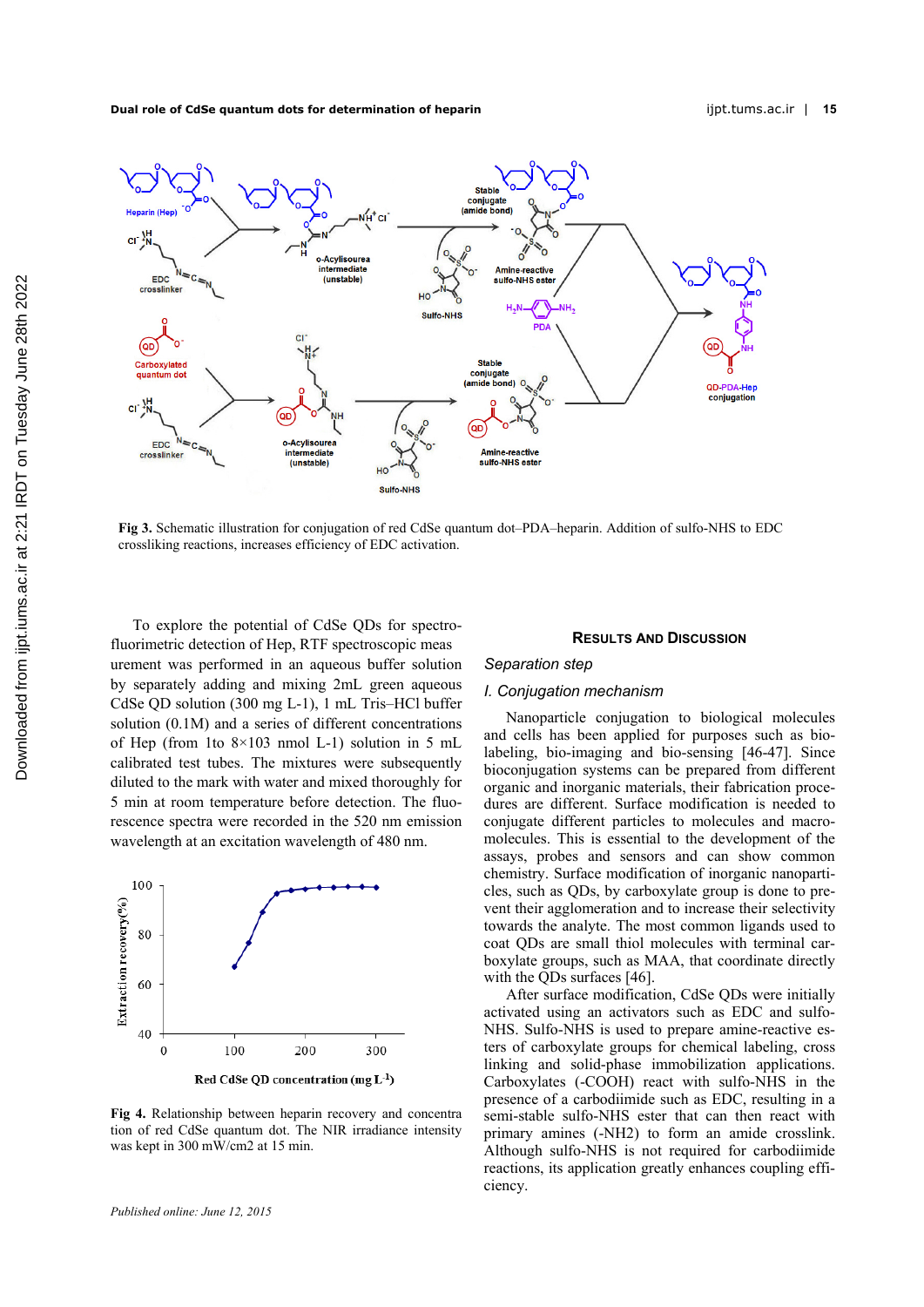NH2 groups (Fig. 3).



**Fig 5.** Relationship between heparin recovery and NIR Irradiation time. Red CdSe quantum dot concentration in thisexperiment was adjusted in 200 mg  $L^{-1}$  and the NIR Irradiance intensity were kept in 300 mW/cm2.

# *II. Effect of quantity of red QDs*

The influence of the amount of QDs on Hep separation was studied by varying the concentration of CdSe QDs from 100 to 300 mg L-1 (Fig. 4). Increasing QD concentration in the mixture to 160 mg L-1 improved Hep separation efficiency. Because of the presence of other compounds in the physiological matrix and their potential conjugation to QDs, a concentration of 200 mg L-1 was selected as an optimal for further study.



NIR irradiation intensity ( $mW/cm<sup>2</sup>$ )

**Fig 6.** Relationship between heparin recovery and NIR irradiance intensity. Red CdSe quantum dot concentration in this experiment was adjusted in  $200 \text{ mg } L^{-1}$  and the NIR radiation time were kept at 15 min.

#### *III. Release mechanism*

Light is the most appropriate trigger to release Hep from conjugation because of its controllable exertion. The use of NIR beams for provocation of QDs allows the release of Hep in physiological samples with no cleavage in the analyte chain. Although CdSe QDs show strong absorption in NIR region, very few organic chromophores are absorbed in this region and even fewer are capable of converting the absorbed energy into a chemical or thermal response. These QDs absorb light efficiently because of the coherent oscillations of metal conduction band electrons in strong resonance with visible and infrared frequencies of light. Photo excitation of metal nano-structures results in the formation of a heated electron gas that cools rapidly within 1 ps by exchanging energy with the nanoparticle lattices. The nanoparticle lattices, in turn, rapidly exchange energy with the surrounding medium on a timescale of 100 ps, causing localized heating [48]. Spontaneous local heating to temperatures well above hundreds of degrees ◦C induces significant thermal and mechanical stress in the system [49, 50] and ruptures the conjugation, causing rapid release.

#### *IV. Effect of duration of NIR exposure*

The effect of NIR irradiation time on the extraction efficiency was investigated under optimum conditions from 0 to 30 min at constant irradiation intensity (Fig. 5). The results indicated that Hep separation recovery increased as the irradiation when time increased from 1 to 15 minutes. After 15 minutes, recovery did not increase significantly. The duration of exposure was thus adjusted to 15 minutes for the upcoming experiments.

### *V. Effect of intensity of NIR irradiation*

The effect of NIR irradiation intensity on Hep release was investigated at 0 to 600 mW/cm2 (Fig. 6). Hep release at intensities less than 90 mW/cm2 was very slow, but NIR irradiancy at intensities greater than 90 mW/cm2 caused quick release. The RA release rate did not change noticeably at intensities greater than 270 mW/cm2.

# *Determination step*

### *I. BODIBY-HZ labeling*

Hep is a polysaccharide and has a carboxylate group at the end of every repeating disaccharide unit. There is also a reactable amine group in the structure of BODIPY–HZ. In the presence of BODIPY–HZ, the separated Hep was labeled by formation of a carbonyl group at the carboxylate end. It is known that BODIPY– HZ shows high relative efficiency for Hep-labeling and can be assumed to be a labeling agent specific to this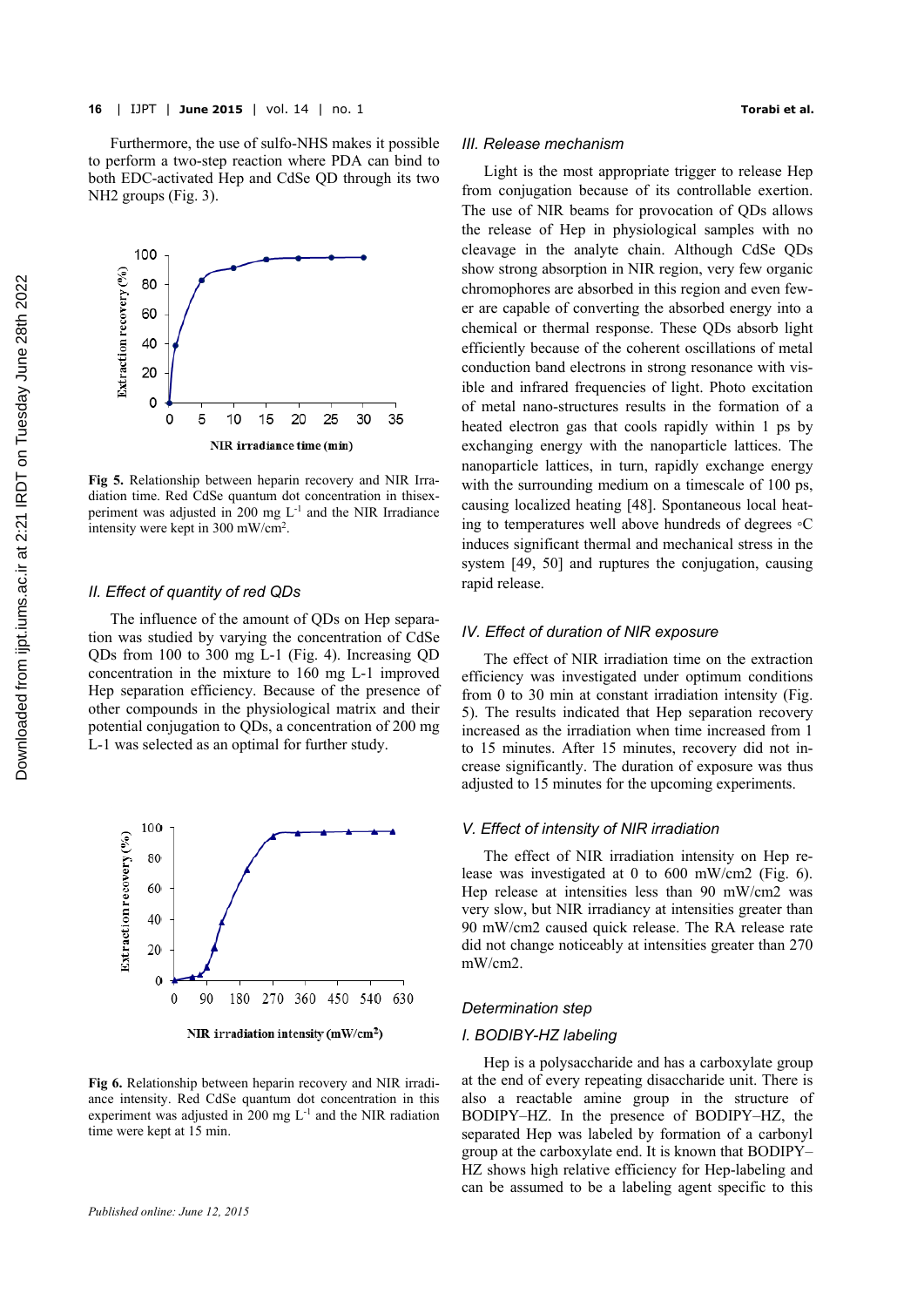analyte [43]. This is related to the strongly electronegative N-sulfate group that tends to withdraw electrons from the anomeric carbon center, making it more susceptible to nucleophilic attack by the nitrogen of the label.

BODIPY–HZ has a high extinction coefficient at the maximum emission wavelength of green CdSe QDs  $(\Box max = 520 \text{ nm})$  and causes an appreciable increase in quenching effect of Hep at the fluorescence intensity of green CdSe QDs. Fig. 7 illustrates the key role of BODIPY–HZ in determination of Hep. Figs. 7b and 7c show that BODIPY–HZ and Hep separately were not tangible quenchers for green CdSe QDs fluorescence; however, when BODIPY–HZ was attached to Hep, quenching ability increased strongly (Fig.7e). Fig. 7d shows that human serum had no significant quenching effect on green CdSe QDs fluorescence.



**Fig 7.** Fluorescence emission spectra of (a) green CdSe QDs (b) green CdSe QDs in presence of 10  $\mu$ mol L<sup>-1</sup> BODIPY-HZ (c) green CdSe QDs in presence of  $10 \mu$ mol L<sup>-1</sup> Hep (d) green CdSe QDs in presence of 1 mL human serum (e) green CdSe QDs in presence of 10 nmol L-1 BODIPY–HZ labeled Hep.

#### *II. Effect of concentration of green CdSe QDs*

It was found that the concentration of QDs affected the intensity of fluorescence and the sensitivity of the assay (Fig. 8). The low concentration of aqueous Lcyst-capped green CdSe QDs decreased the intensity of fluorescence and may have resulted in a narrow linear range; however, when the concentration of aqueous CdSe QDs was too high, self-quenching of the QD fluorescence caused a significant decrease in sensitivity. Based on these results, 300 mg L-1 of aqueous green CdSe QDs was chosen as the optimum amount. III. Effect of buffer solution

The quenching effect of Hep on fluorescence emission of green CdSe QD was monitored for different buffered aqueous solutions. Na2HPO4–KH2PO4, Tris– HCl and H3BO3–Na2B4O7·10H2O were used as buffers at constant pH values and concentrations. The results showed that Tris–HCl buffer significantly influenced the intensity of fluorescence.



**Fig 8.** Effect of green CdSe quantum dot concentration on fluorescence intensity. This experiment was carried out in absence of heparin.

It is known that QDs are pH sensitive. The fluorescence intensity of a series of Tris–HCl buffer solutions at different pH (F) values and the corresponding blank solution (F0) were measured at  $\frac{\text{Aex}}{\text{Aem}} = 480/520 \text{ nm}$ . It was shown that pH had a strong effect on the intensity of fluorescence of the system (Fig. 9) and that  $\Delta F$  is negative (F0>F( at pH  $\leq$  6.5. The results showed that intensity of fluorescence reached a maximum at pH values from 7.5 to 8.5. An optimum pH of 8.0 was thus selected for 0.10 mol L-1 Tris–HCl buffer solution. The dosage of the buffer solution had little effect on the intensity of fluorescence of the system; thus, 1.0 mL was chosen for the present experiments.



**Fig 9.** pH of Tris-HCl buffer solution affect thespectrofluorimetric detection of heparin. ΔF is difference between the fluorescence intensity of green CdSe quantum dotin Tris–HCl buffer solution  $(F)$  and corresponding blank solution  $(F_0)$ .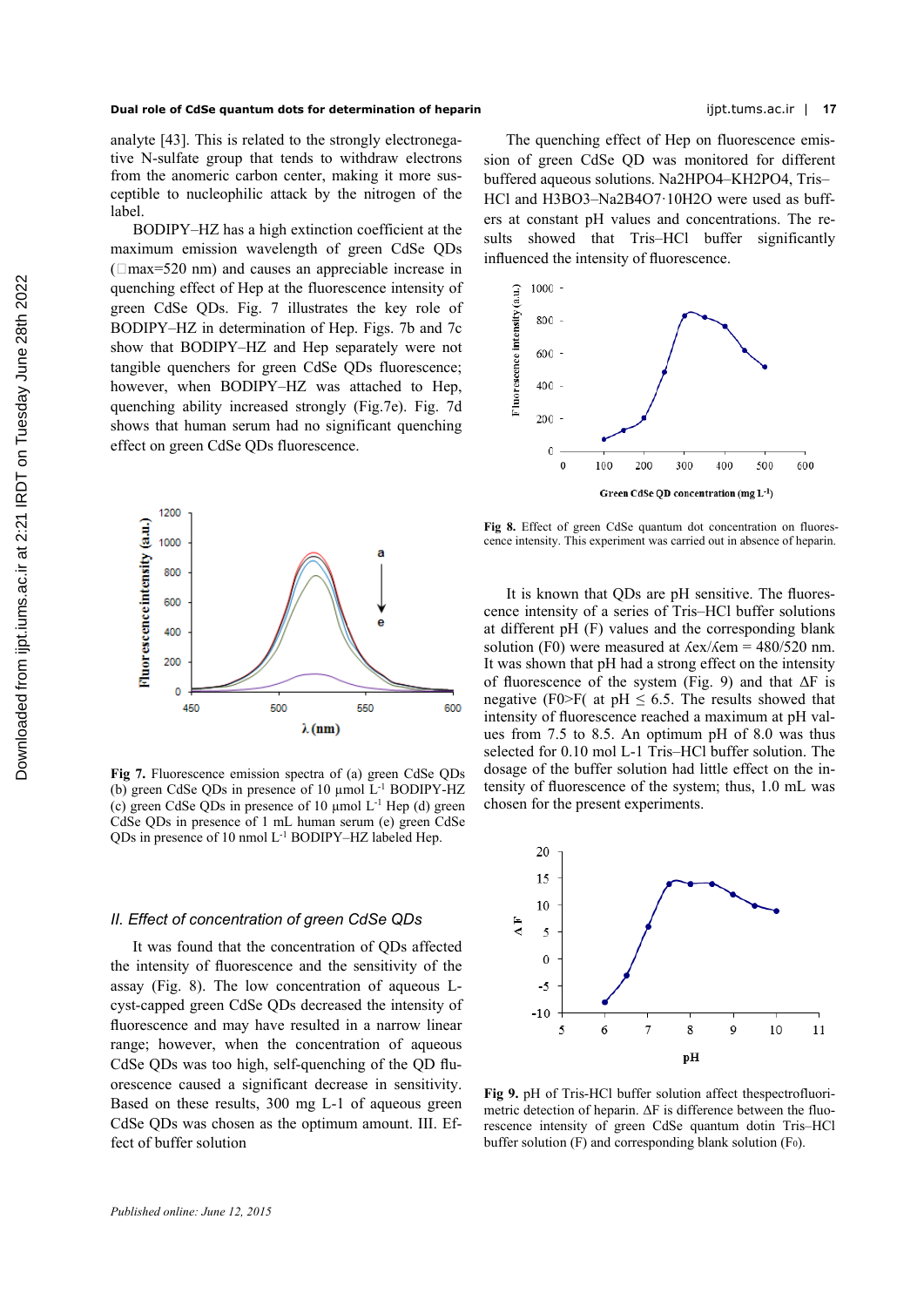| <b>Method</b>                             | <b>Matrix</b>       | <b>Linear Range</b>   | RSD %         | DL                 | Ref.       |
|-------------------------------------------|---------------------|-----------------------|---------------|--------------------|------------|
| MIP potentiometry                         | Injection solutions | $0.003 - 0.7a$        |               | 1 <sup>d</sup>     | 33         |
| Danofloxacin-terbium probe                | Injection solutions | $0.1-1.5^{b}$         | $1.15 - 3.19$ | $24.62^{\circ}$    | 39         |
| Cu InS <sub>2</sub> QD nanosensor         | Bovine serum        | $0.05 - 15^{\circ}$   | $1.03 - 2.31$ | 12.46 <sup>d</sup> | 41         |
| PEI-Mn-ZnS QD phosphores-<br>cence probe* | Human serum         | $1 - 4^a$             | 2.2           | 50 <sup>d</sup>    | 42         |
| CdSe QD dual role                         | Human serum         | $0.001 - 8.5^{\circ}$ | $0.9 - 1.7$   | 0.3 <sup>d</sup>   | This study |

**Table 1.** Figures of merit in different methods for heparin determination.

NR: Not Reported; MIP: Molecularly Imprinted Polymer; QD: Quantum Dot; PEI–Mn–ZnS: polyethyleneimine capped Mn–doped ZnS; a:  $\mu$ mol L<sup>-1</sup>; b:  $\mu$ g mL<sup>-1</sup>; c: ng mL<sup>-1</sup>; d: nmol L<sup>-1</sup>; \*: The reported data is belong to QD1 with hydrodynamic diameter of 122.4 nm.

# *IV. Effect of temperature*

The relationship between temperature and fluorescence intensity is shown in Fig. 10. Although the intensity of fluorescence changed slightly as temperature changed, when the temperature was above 45°C, the fluorescence intensity of the system was unstable. Minimal instability of fluorescence intensity was reached when the solution was incubated at about 25°C, so the testing was performed at room temperature.



**Fig 10.** Effect of temperature on fluorescence intensity of green CdSe quantum dot.

#### *Analytical features of the method*

The analytical features of the proposed method were studied to evaluate its usefulness for quantitative analysis. The calibration curves of the analytical signal versus concentration of the standard solutions were recorded tion (RSD) was in the range of 0.9% to 1.7%. The limit

of detection of the method was defined as the lowest concentration of analyte in the physiological matrices that could be analyzed using the proposed method while generating a signal with an S/N ratio of 3. The DL was 0.3 nmol L-1. Table 1 compares the characteristics of the proposed method with those reported in literature.

**Table 2.** Recovery tests of heparin determination in human serum samples

| <b>Sample</b>  | Added<br>$Con.$ * | Found<br>Con. <sup>&amp;</sup> | <b>Recovery</b><br>$(n=5)$ | <b>RDS</b><br>$(n=5)$ |
|----------------|-------------------|--------------------------------|----------------------------|-----------------------|
|                |                   | 0.98                           | 98.10                      | 5.6                   |
| $\overline{2}$ | 10                | 9.91                           | 99.17                      | 1.3                   |
| 3              | 100               | 103.24                         | 103.24                     | 2.1                   |
| 4              | 1000              | 994.82                         | 99.48                      | 1.2                   |
|                | 5000              | 5006.88                        | 100.14                     | 2.0                   |

\*Added concentration: (nmol  $L^{-1}$ ), \*Found concentration:  $(nmol L^{-1})$ 

#### *Applications to human serum*

 To investigate possible practical applications for the proposed assay for Hep detection in biological media, 0.5 mL human serum samples were assayed under optimal conditions. Briefly, 0.2 mg sulfo-NHS and 0.5 mL of carboxylated red QD aqueous solution (200 mg L-1) were added to the sample and then 0.5 mg PDA was subjoined to the mixture under vortexing. After microencapsulation of the QD-PDA-Hep, the RA was separated from the microcapsules under NIR beams. Finally, the sample was cooled to 4°C, centrifuged at 1500 rpm for 3 minutes and filtered to remove any microcapsules. The residual solution below the filter was evaporated under reduced pressure and the total Hep was re-dissolved in 0.2 mL of methanol. The resulting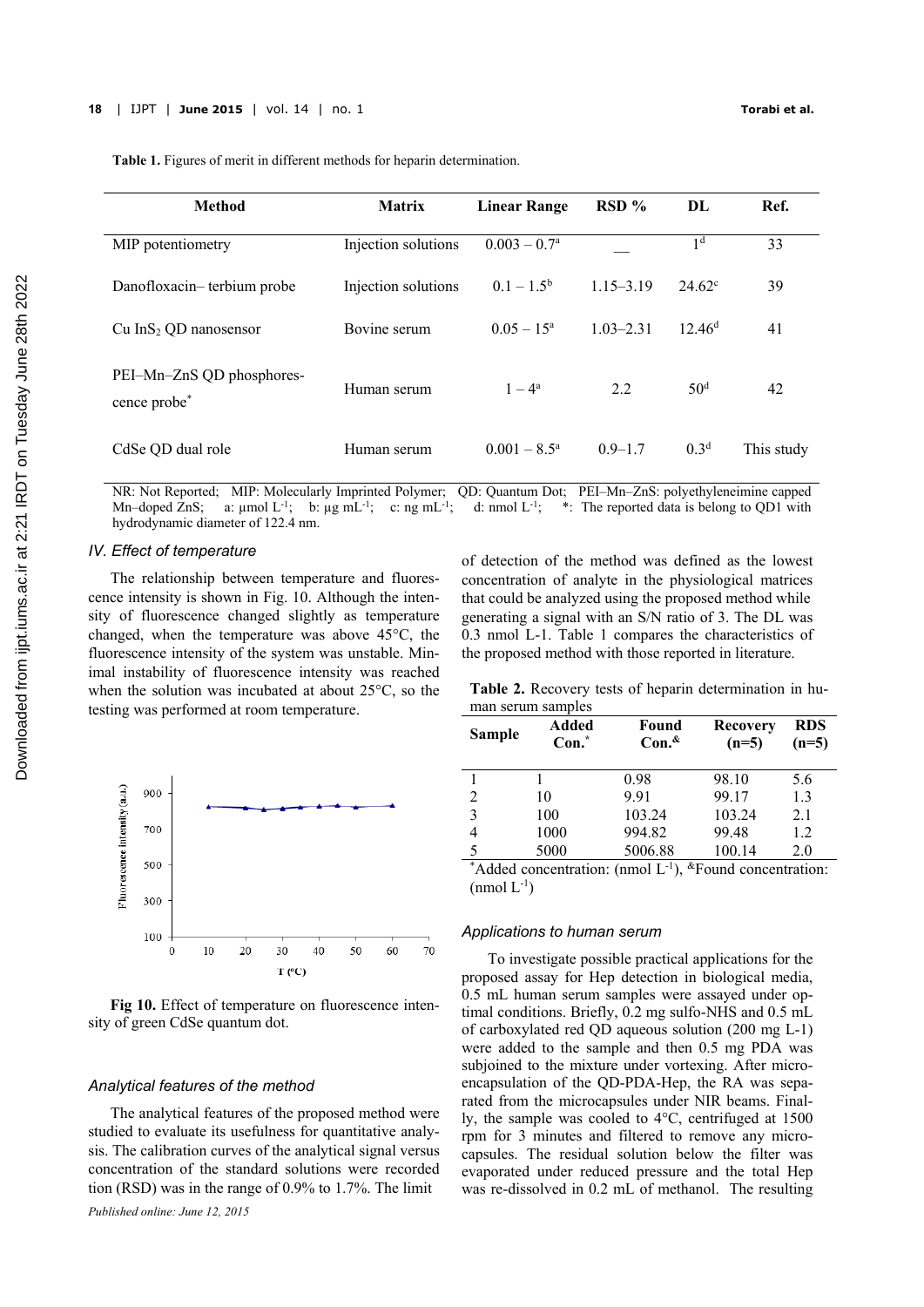#### **Dual role of CdSe quantum dots for determination of heparin** ijpt.tums.ac.ir | **19**

solution was subjected to spectrofluorimetric assay after labeling with 0.2 mL BODIPY–HZ (20 µmol L-1).

The human serum was spiked with Hep to validate the proposed method. The recovery test results of five experimental replications are listed in Table 2 that are acceptable results with a recovery of 98% to 103% standard measurements and RSD values of less than 5.6%.

This paper proposes a novel approach for analysis of highly sensitive determination of Hep using CdSe QDs. The method was then used to monitor Hep concentrations in human serum. A low detection limit, wide linear range, good accuracy and high selectivity were achieved using the proposed method, indicating its potential for analysis of Hep in biological samples with complex matrices. The more important features of the proposed method are the dual role of CdSe QDs for the separation and spectrofluorimetric detection of an analyte.

#### **ACKNOWLEDGEMENTS**

Support of this investigation by The Research Council of University of Tehran through Grant is gratefully acknowledged.

# **REFERENCES**

- 1. A.K. Korir, C.K. Larive, Anal. Bioanal. Chem. 393 (2009) 155– 169.
- 2. B. Yang, K. Solakyildirim, Y. Q. Chang, R. J. Linhardt, Anal. Bioanal. Chem. 399 (2011) 541–557.
- 3. A.T. Wright, Z.L. Zhong, E.V. Anslyn, Angew. Chem., Int. Ed. 44 (2005) 5679–5682.
- 4. M. Wang, D. Zhang, G. Zhang, D. Zhu, Chem. Commun. (2008) 4469–4471.
- 5. R. Zhan, Z. Fang, B. Liu, Anal. Chem. 82 (2010) 1326–1333.
- 6. I. Capila, R.J. Linhardt, Angew. Chem. Int. Ed. Engl. 41 (2002) 391–412.
- 7. S.K. Olsen, J.Y. Li, C. Bromleigh, A.V. Eliseenkova, O.A. Ibrahimi, Z. Lao, F. Zhang, R.J. Linhardt, A.L. Joyner, M. Mohammadi, Genes Dev. 20 (2006) 185–198.
- 8. T.N. Laremore, F. Zhang, J.S. Dordick, J. Liu, R.J. Linhardt, Curr. Opin. Chem. Biol. 13 (2009) 633–640.
- 9. U. Hacker, K. Nybakken, N. Perrimon, Nat. Rev. Mol. Cell Biol. 6 (2005) 530–541.
- 10. S. Tumova, A. Woods, J.R. Couchman, Int. J. Biochem. Cell Biol. 32 (2000) 269–288.
- 11. M. Bernfield, M. Gotte, P.W. Park, O. Reizes, M.L. Fitzgerald, J. Lincecum, M. Zako, Annu. Rev. Biochem. 68 (1999) 729– 777.
- 12. M. Petitou, J.P. Herault, A. Bernat, P.A. Driguez, P. Duchaussoy, J.C. Lormeau, J.M. Herbert, Nature 398 (1999) 417–422.
- 13. [13] L. Wang, M. Fuster, P. Sriramarao, J.D. Esko, Nat. Immunol. 6 (2005) 902–910.
- 14. Q. Ma, U. Cornelli, I. Hanin, W.P. Jeske, R.J. Linhardt, J.M. Walenga, J. Fareed, J.M. Lee, Curr. Pharm. Des. 13 (2007) 1607–1616.
- 15. H.S. Yang, S.H. Bhang, J.W. Hwang, D.I. Kim, B.S. Kim, Tissue Eng. Part A. 16 (2010) 2113–2119.
- 16. E.J. Lewis, X.L. Xu, Diabetes Care 31 (2008) S202–S207.
- 17. L.R. Zacharski, A.Y.Y. Lee, Expert Opin. Investig. Drug 17 (2008) 1029–1037.
- *Published online: June 12, 2015*
- 18. G.J. Despotis, G. Gravlee, K. Filos, J. Levy, Anesthesiology 91(1999) 1122–1151.
- 19. K.G. Rice, Y.S. Kim, A.C. Grant, Z.M. Merchant, R.J. Linhardt, Anal. Biochem. 150 (1985) 325–331.
- 20. R.R. Vives, D.A. Pye, M. Salmivirta, J.J. Hopwood, U. Lindahl, J.T. Gallagher, Biochem. J. 339 (1999) 767–773.
- 21. S. Yamada, K. Sakamoto, H. Tsuda, K. Yoshida, M. Sugiura, K. Sugahara, Biochem. 38 (1999) 838–847.
- 22. W.L. Chuang, H. McAllister, L.J. Rabenstein, J. Chromatogr. A 932 (2001) 65–74.
- 23. R.E. Hileman, A.E. Smith, T. Toida, R.J. Linhardt, Glycobiology 7 (1997) 231–239.
- 24. A. Pervin, C. Gallo, K.A. Jandik, X.J. Han, R.J. Linhardt, Glycobiology 5 (1995) 83–95.
- 25. F. Zhang, Z. Zhang, X. Lin, A. Beenken, A.V. Eliseenkova, M. Mohammadi, R.J. Linhardt, Biochem. 48 (2009) 8379–8386.
- 26. Z. Zhang, B. Li, J. Suwan, F. Zhang, Z. Wang, H. Liu, B. Mulloy, R.J. Linhardt, J. Pharm. Sci. 98 (2009) 4017–4026
- 27. K.G. Rice, M.K. Rottink, R.J. Linhardt, Biochem. J. 244(1987) 515–522.
- 28. N. Volpi, F. Maccari, R.J. Linhardt, Anal. Biochem. 388 (2009) 140–145.
- 29. N. Volpi, F. Maccari, R.J. Linhardt, Electrophoresis 29 (2008) 3095–3106.
- 30. S.L. Eldridge, L.A. Higgins, B.J. Dickey, C.K. Larive, Anal. Chem. 81 (2009) 7406–7415.
- 31. B. Wang, L.F. Buhse, A. Al-Hakim, M.T. Boyne Ii, D.A. Keire, J. Pharm. Biomed. Anal. 67-68 (2012) 42–50
- 32. T.J. Cheng, T.M. Lin, T.H. Wu, H.C. Chang, Anal. Chim. Acta 432 (2001) 101–111.
- 33. L. Li, Y. Liang, Y. Liu, Anal. Biochem. 434 (2013) 242–246.
- 34. T.M. Ambrose, C.A. Parvin, E. Mendeloff, L. Luchtman-Jones, Clin. Chem. 47 (2001) 858–866.
- 35. M. Skidmore, A. Atrih, E. Yates, J.E. Turnbull, Meth. Mol. Biol. 534 (2009) 157–169.
- 36. R. Jelinek, S. Kolusheva, Carbohydrate Biosensors. Chem. Rev. 104 (2004) 5987–6015.
- 37. J. Zaia, C.E. Costello, Anal. Chem. 73 (2001) 233–239.
- 38. J. Zaia, C.E. Costello, Anal. Chem. 75 (2003) 2445–2455.
- 39. J.L. Manzoori, A. Jouyban, M. Amjadi, A.M. Ramezani, J. Appl. Spectrosc. 80 (2013) 104–110.
- 40. S. Wen, F. Zheng, M. Shen, X. Shi, Colloids Surf. A 419 (2013) 80–86.
- 41. Z. Liu, Q. Ma, X. Wang, Z. Lin, H. Zhang, L. Liu, X. Su, Biosens. Bioelectron. 54 (2014) 617–622.
- 42. H. Yan, H.F. Wang, Anal. Chem. 83 (2011) 8589–8595.
- 43. M.A. Skidmore, S.E. Guimond, A.F. Dumax-Vorzet, A. Atrih, E.A. Yates, J.E. Turnbull, J. Chromatogr. A 1135 (2006) 52–56
- 44. B. Torabi, F. Shemirani, Talanta 120 (2014) 34–39.
- 45. H. Szelke, J. Harenberg, R. Krämer, Thromb. Haemostasis 102 (2009) 859–864.
- 46. M.J. Ruedas-Rama, J.D. Walters, A. Orte, E.A.H. Hall, Anal. Chim. Acta 751 (2012) 1–23.
- 47. C. Frigerio, D.S.M. Ribeiro, S.S.M. Rodrigues, V.L.R.G. Abreu, J.A.C. Barbosa, J.A.V. Prior, K.L. Marques, J.L.M. Santos, Anal. Chim. Acta 735 (2012) 9–22.
- 48. P.K. Jain, K.S. Lee, I.H. El-Sayed, M.A. El-Sayed, J. Phys. Chem. B 110 (2006) 7238–7248.
- 49. B.G. Prevo, S.A. Esakoff, A. Mikhailovsky, J.A. Zasadzinski, Small 4 (2008) 1183–1195.